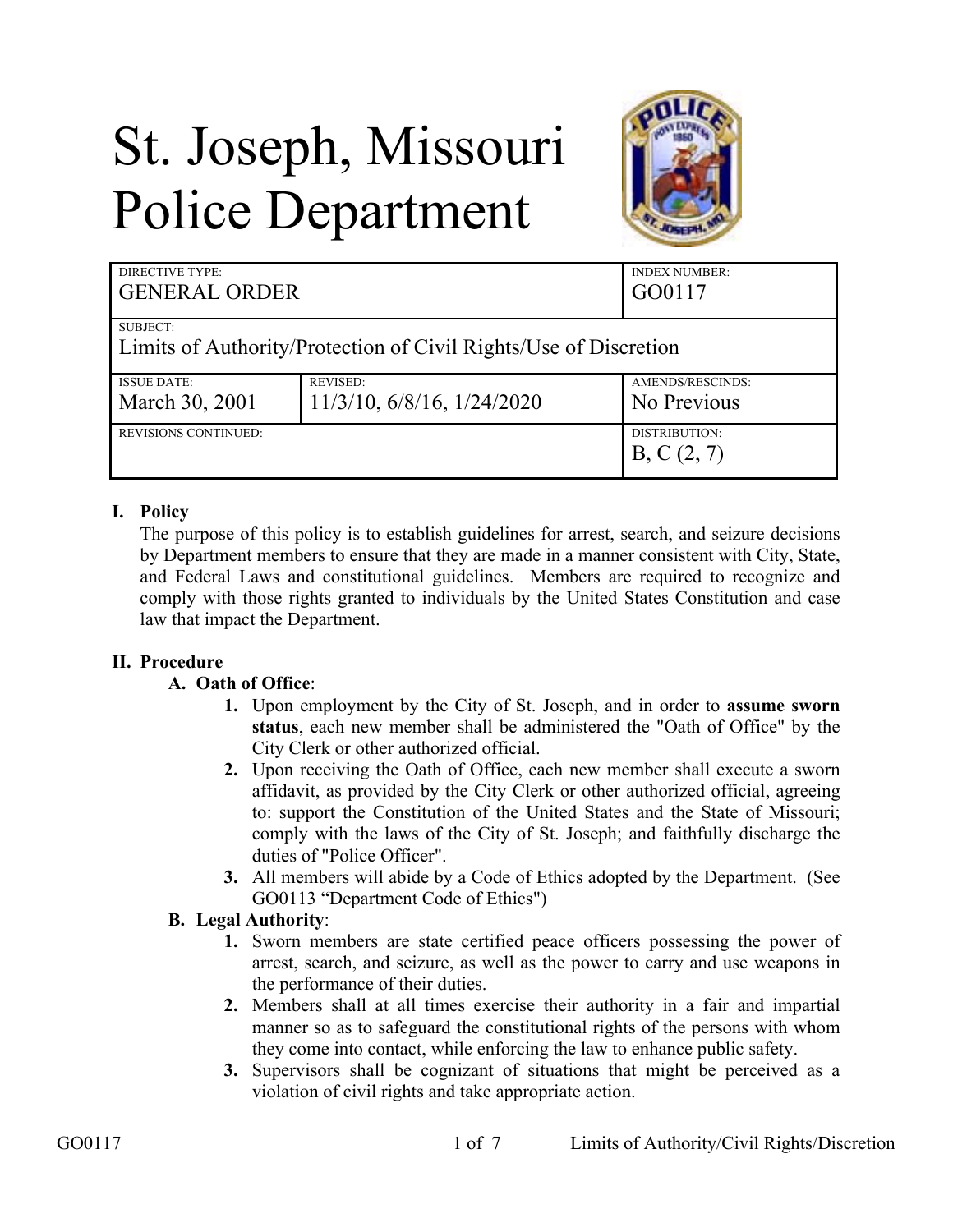## **C. Interviews, Interrogations:**

- **1.** Members will treat individuals being interviewed or interrogated fairly and objectively. No statements or confessions will be taken in a manner that violates their constitutional rights.
- **2.** Whenever a person is arrested, or becomes a suspect in a criminal investigation, thereby reasonably believing that they are no longer free to leave, "Miranda Warnings" SHALL BE GIVEN PRIOR to any questioning designed to elicit a self-incriminating response. The warnings may be given at the time of custody but must be given prior to interrogation.
- **3.** A written Rights Waiver Form shall be utilized during a formal in-custody interview/interrogation.
- **4.** In a field situation, Miranda Warnings may be given verbally.
- **5. Miranda Warnings must be positively acknowledged by the suspect as being understood and those rights clearly waived prior to interrogation**.
- **6.** In the event that a suspect waives his/her rights but refuses to sign a waiver form, the member will document an explanation of the waiver and may then interrogate the suspect.
- **7.** In the event that the suspect invokes his/her rights at any point, all interrogation must cease. Interrogation may not be reinitiated except in accordance with case law in effect at the time.
- **8. Suspects** who have an insufficient command of the English language, in that they may not clearly understand their rights, or the questions being asked them, shall be provided with an interpreter by the Department prior to any **interrogation**. A **subject/witness** may also be provided with an interpreter prior to any **interview**, when appropriate (i.e., a routine traffic stop would not necessarily warrant the need for an interpreter).
- **9.** There may be occasions when a member believes that a **suspect** to be interrogated may not understand his/her rights due to a level of intoxication or other impairment. In such situations, the member shall confirm that the suspect understands his/her rights through interactive questioning, prior to any **interrogation**. When appropriate, similar standards may apply when attempting to **interview** a **subject/witness** who may be intoxicated.
- **10.** Members should make note of any UNSOLICITED statements made by a suspect/potential witness either in custody or in the field. In UNSOLICITED situations, members are under no obligation to provide the suspect(s) with any advice to stop or to stop him/her for the purpose of advising the suspect(s) of his/her rights.
- **11. If a member has any questions concerning a suspect's rights, he/she shall immediately contact a Supervisor.**
- **12. Access to Counsel:** Prisoners charged with a crime will be arraigned in a timely manner. Prisoners will not be denied access to legal counsel (See also SO0104 "Detention Management and Operations").

#### **D. Pretrial Publicity**:

Press releases relative to arrest or detention of a suspect will be made in accordance with the guidelines set forth under the General Orders governing Detention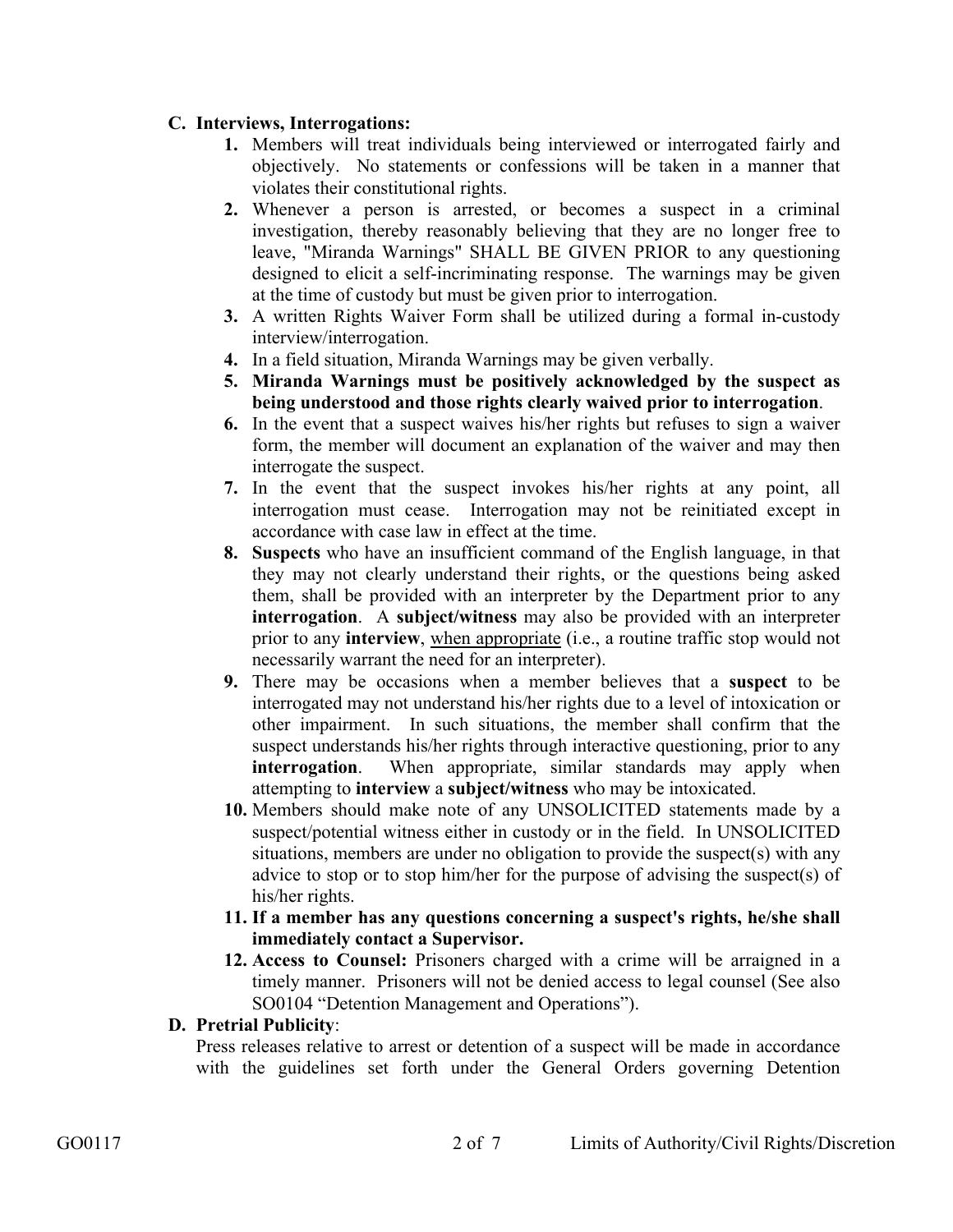Operations and Media Relations (SO0104 "Detention Management and Operations" and GO0002 "Public Information").

- **E. Searches and Seizures**:
	- **1. Search by Consent**: A member may conduct a search of persons, places, or things without probable cause when the person having legal control over the area gives consent. Consent searches shall only extend to those areas for which consent is granted and shall cease if consent is withdrawn.
	- **2. Frisk Resulting from a Detention**: If, during a detention, a member has a reasonable suspicion that the person is presently armed and dangerous, the member may conduct a carefully limited search of the outer clothing of the subject (for the purpose of detecting a weapon). This frisk does not require consent by the subject (See also GO0011 "Stop and Frisks, Field Interviews, Opposite Sex Searches, Strip Searches, and Body Cavity Searches").
	- **3. Searches of Vehicles under the Movable Vehicle Exception**: Members shall be guided by the following basic principles and will be notified of changes in case law from the State and Federal courts by the Training Officer (as soon as possible after details of the law or case decision are received).
		- **a.** Due to the inherent mobility of a motor vehicle, the courts have historically held officers to a standard of probable cause for their searches. This means that there are some conditions under which an officer does not need a search warrant in order to search a motor vehicle. **Members may search a motor vehicle without first obtaining a search warrant under the following conditions:** 
			- **1)** The passenger compartment incident to, and contemporaneous with, the arrest of an occupant for fruits of the arrestable offense. (**Contemporaneous** - existing, occurring, or originating during the same time.
			- **2)** Based on probable cause to believe that the mobile vehicle contains evidence of a crime or contraband. This search is only limited by the scope of where those items could be concealed.
			- **3)** In the event of a detention of the driver or occupant, and the member has a basis to frisk that person, the frisk may extend into the vehicle to the areas where he/she might leap or lunge for a weapon.
			- **4)** Unless the search is performed on the basis of consent, the member shall not conduct the search of a motor vehicle without a search warrant unless there is a clear exception in law to that requirement.
		- **b.** An inventory shall be conducted on all motor vehicles impounded by the Department. An inventory, however, should never take precedence over, or be used to replace, the above listed searches.

## **4. Searches at the Scene of a Crime**:

Members will adhere to the following guidelines with respect to searches of crime scenes: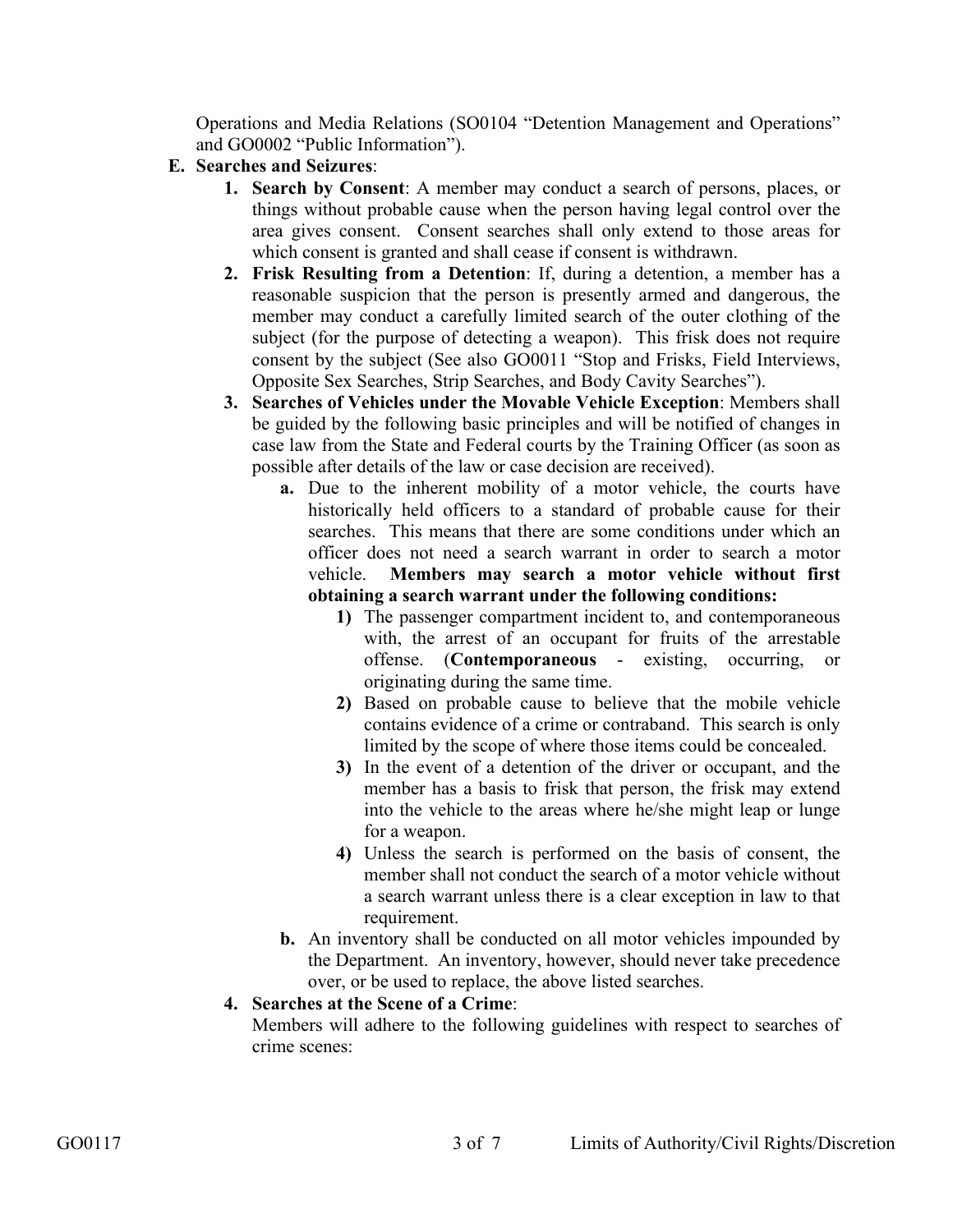**a.** If the crime scene includes a constitutionally protected area, and a possible suspect might have a reasonable expectation of privacy at the scene, it must be searched pursuant to a search warrant.

## **b. Exceptions**:

- **1)** Members may conduct protective sweeps of a crime scene for their protection prior to securing the scene pending a warrant or consent.
- **2)** The scene may be searched with the consent of a person who has the authority to give it.
- **3)** When a suspect is arrested at the crime scene, members may search the area under the immediate control of the suspect if it is contemporaneous with the arrest.
- **4)** Members may enter and search a constitutionally protected area under lawful exigent circumstances to include medical emergencies, or public safety issues such as a violent felony in progress or the reported presence of a bomb. This exception only extends to the termination of the emergency. At that point, another justification must be found.

# **5. Other Situations Authorized by State and Federal Law:**

- **a.** Members may enter an open field and search it for items subject to seizure when they have reason to believe that the stated item(s) are to be found at the location. The Fourth Amendment affords no protection to open fields. An open field is the area in proximity to a dwelling.
- **b.** Members may search public places when they have reason to believe that items subject to seizure are at the location. The Fourth Amendment affords no protection to public places. Public places are those locations owned or controlled by public entities that are available for public use (i.e., public-park, walking trail, etc.).
- **c.** Members may search private locations open to the public when they have reason to believe that items subject to seizure are at that location. The Fourth Amendment affords no protection to private places open to the public. These are locations that are privately owned but are available for public use (i.e., "Shopping Mall" common area, restaurant seating area, etc.).
- **d.** Members may seize items that are immediately apparent as evidence when they come into view and the member is lawfully searching in connection with a crime or he/she otherwise has a right to be where he/she is at the time (i.e., parking-lot, sidewalk, etc.).
- **e.** Members may search abandoned property if it can be established that the owner or person in possession of the property intended to abandon it and did so freely.
- **6. Strip and Body Cavity Searches**: See GO0011 "Stop and Frisks, Field Interviews, Opposite Sex Searches, Strip Searches, and Body Cavity Searches".

## **F. Arrest With/Without a Warrant**:

(See also GO0012 "Arrest/Notice to Appear")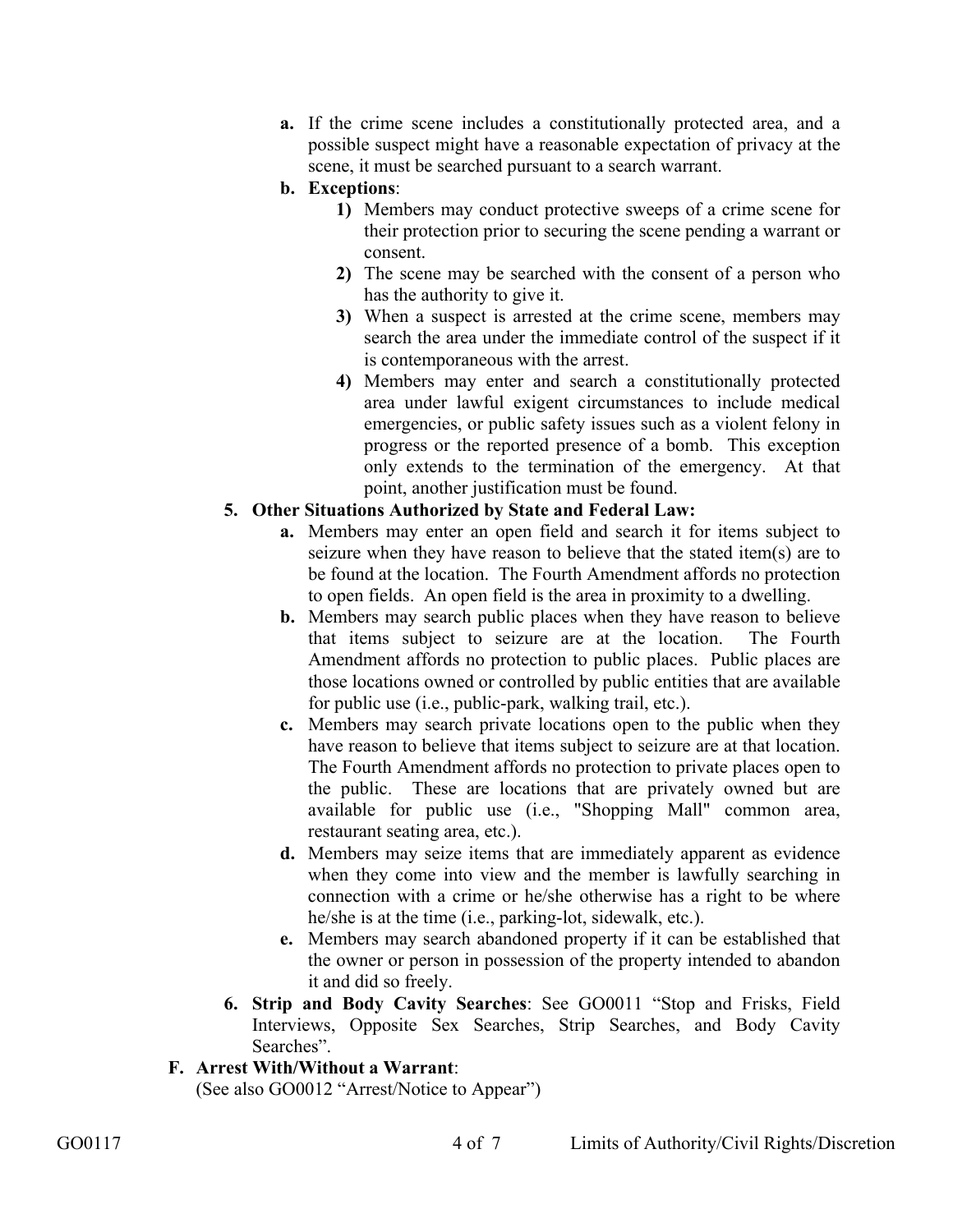Members will be kept updated by the Training Officer concerning new decisions that add to the substantive law(s) of arrest.

- **1.** Members may arrest anyone within their jurisdiction when:
	- **a.** They have knowledge of the existence of a felony warrant;
	- **b.** They have knowledge of the existence of a misdemeanor warrant issued within the State;
	- **c.** They have probable cause to believe that the person has committed a violation of City, State, and/or Federal Law that mandates an arrest.
		- **1)** Some City codes may be copied after state infractions and are not an arrestable offense; or
	- **d.** They are in hot pursuit.
- **2.** Whenever possible, the member will identify himself/herself as a police officer, and clearly advise the suspect that he/she is under arrest.
- **3.** All arrested suspects will be searched incident to arrest, subject to provisions of State and Federal Law. The area of the suspect's immediate control may also be searched contemporaneous with the arrest. Suspects will then be transported to the Department for booking as soon as practical (See also GO0009 "Prisoner Transport" and GO0011 "Stop and Frisks, Field Interviews, Opposite Sex Searches, Strip Searches, and Body Cavity Searches").
- **4.** Arrestees will be afforded all the rights available to them under State and Federal Law to include: the right to be considered for bond by a judge, to communicate his/her arrest to family members (entitled to one phone call) and/or to be released after 24 hours if no arrest warrant is issued.

**Exception**: An arrestee may be held briefly without the opportunity to communicate with persons outside the jail when that communication could represent a direct threat to members in the performance of their duties. This exception may only be exercised with the permission of a Supervisor and must be continuously reviewed for termination as soon as the threat that caused the restriction no longer exists (i.e., series of search warrants being served on felons who may be armed or violent).

#### **G. Alternatives to Arrest**:

The Department grants broad discretion to members in determining what level of action is required of them in the performance of their duties. The use of this discretion shall be based on written guidelines, training, and supervision. Furthermore, the Department recognizes that other avenues of problem solving exist in addition to the Criminal Justice System and members are encouraged to utilize these alternative avenues, when appropriate.

- **1.** Absent the existence of an arrest warrant or a statutory provision to the contrary, members are not required to make a custodial arrest. Alternatives to arrest include:
	- **a.** Issuance of a Summons;
	- **b.** Verbal or Written Warning; or
	- **c.** Referral of a Case to the Appropriate Prosecutor.

**Section II.G.1.a.b. above also applies to Traffic Offenses**.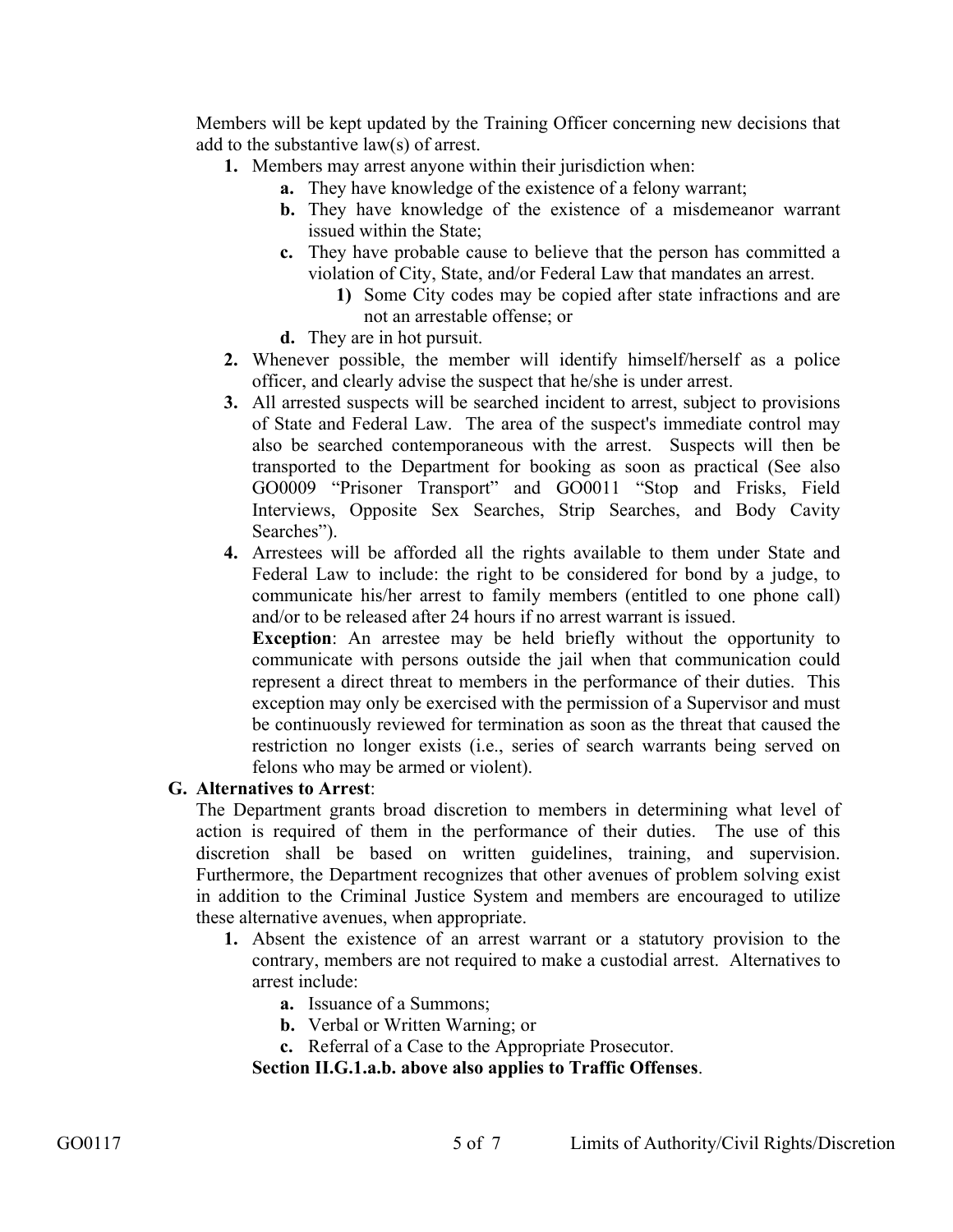- **2.** The factors that a member shall consider in deciding whether to make an arrest or select an alternative shall include:
	- **a.** Age and physical condition of the offender;
	- **b.** Attitude and safety of the victim(s), witnesses, and community;
	- **c.** Outstanding evidence to be recovered;
	- **d.** Seriousness of the charge;
	- **e.** Ability to positively identify the suspect;
	- **f.** Advisability of securing bond from the suspect (i.e.; does the suspect have a permanent address, etc.); and
	- **g.** Level of restraint necessary to resolve an ongoing situation.
- **3.** Alternative resolutions to problem solving most frequently involve a referral to another agency. Such agencies include, but are not limited to, the following:
	- **a.** Division of Family Services;
	- **b.** Other Law Enforcement Agencies;
	- **c.** Other Service Agencies (i.e., E.O.C., Family Guidance, etc.); and
	- **d.** Conflict Resolution Programs (i.e., Teen Mediation at the Y.W.C.A.).

#### **4. Alternatives for Traffic Offenses**:

Department members have the authority to stop any vehicle on any public street or highway, or on private property. Vehicles may be stopped for the following reasons:

- **a.** Any time the member has reason to arrest the driver or any occupant;
- **b.** Any time a member has reasonable suspicion to believe the driver, any of the occupants, or the vehicle itself, has been involved in any criminal activity;
- **c.** Any time a member has observed a violation of State or City traffic laws;
	- **1)** Includes moving, non-moving, or equipment violations.
	- **2)** Some violations may be cited once the vehicle is stopped, even though they were not the original basis for the stop (i.e., seat belt violations).
- **d.** Arrest and bond for traffic violations should only be used in certain situations, including, but not limited to, the following:
	- **1)** Driving While Intoxicated;
	- **2)** Driving While Revoked/Driving While Suspended; or
	- **3)** When the violator leads the member to believe, by statements or actions, that he/she does not intend to honor the court appearance date.
- **e.** Things to consider in determining which option to utilize include, but are not limited to, the following:
	- **1)** The severity of the violation;
	- **2)** Past warnings or citations for the violation;
	- **3)** Is the violation a prevalent community safety issue;
	- **4)** Is the violation currently being addressed by an enforcement strategy.
- **5. Alternatives During Patrol Activities**: